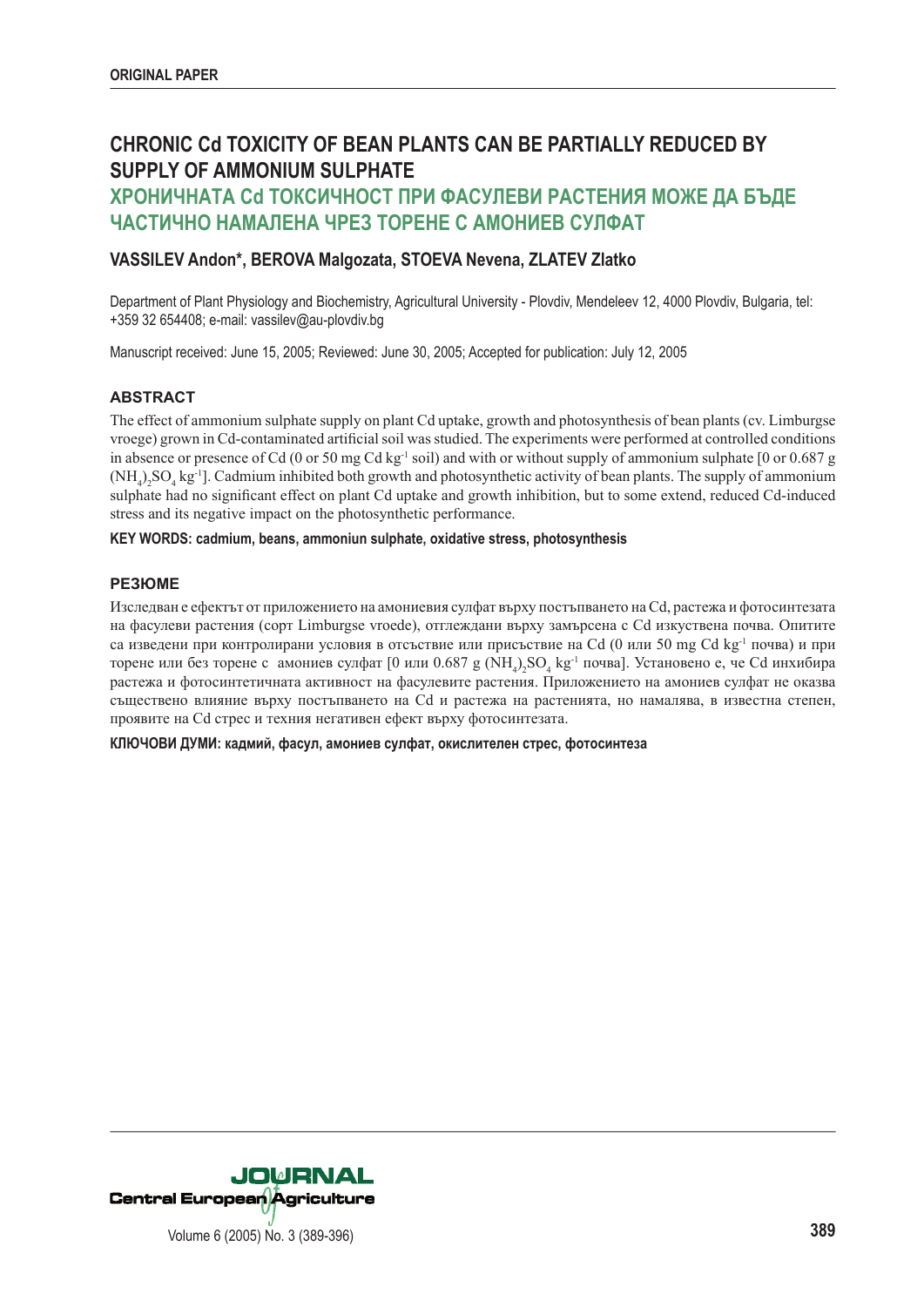## **INTRODUCTION**

Soil contamination by heavy metals is a serious ecological problem all over the world. Generally, industrially contaminated soils consist a mixture of heavy metals (Cd, Zn and Pb), where Cd is the first metal of concern. The entering of Cd into the food chain may provoke both human diseases [15], [9] and well known toxicity effects on plants, animals and microorganisms. Therefore, a significant research effort is now addressing different approaches for sustainable use of metal contaminated soils [21].

In Bulgaria, the so-called "adaptable agriculture" has been adopted on heavy metal-contaminated areas representing cultivation of non-food crops in order to reduce the risks of Cd loading into the food chain as well as to produce a biomass with an added economical value  $-$  fibre, oil or fragrance consisiting products [25], [23], [24], [17]. However, some problems related to this approach remain to be solved. For example, the crops grown on metal-contaminated soils often suffer from chronic metal toxicity leading finally to a loss of productivity. This negative effect, to some extend, is due to Cd often showing a higher phytoavailability as compared to the other problematic metals.

In fact, the toxic effects of Cd on plant physiology are well documented [3], [22]. Many sites of its toxic action have been well established e.g. altered enzyme structure and activities [2], [6], disruption in membrane integrity [20], lipid peroxidation [16], etc., but the general picture of the events taking place in Cd-affected cell still remains unclear. Instead of Cd sequestration with phytochelatins (PCs) [14], the good understanding of other aspects of plant defence strategies, for example the scavenging of Cd-induced oxy radicals, could lead to a reduction of Cd phytotoxicity.

Heavy metals, including Cd, can induce essential nutrient deficiency and even decrease concentrations of several macronutrients in plants [18]. Thus, it seems possible to reduce (at least partially) some of the metal-induced negative effects by optimization of plant mineral nutrition. Some data suporting this point of view have been recently accumulated.

A positive effect of sulphur (S) nutrition on Cd detoxification in sugar beet plants has been established [12], [1]. It is known that at sub-optimal S nutrition Cdexposed plants preferably allocated S to PCs synthesis, which provoked transition S deficiency [8]. Thus, it seems logical by improving plant S nutrition to achieve both - an adequate plant defence against Cd as well as prevention of S deficiency onset. Recently El-Shintinawy [4] has shown that exogenous glutathione (S-rich peptide) counteracted Cd-induced growth retardation effects in

soybean seedlings. On the other hand, Panković et al. [11] have shown that the inhibitory effects of Cd on sunflower photosynthesis decreased at optimal nitrogen (N) supply. They found the lowest inhibition of photosynthetic activity by Cd at optimal N supply, when N investment in soluble proteins and Rubisco were at their maximum.

The aim of this study was to test whether the supply of ammonium sulphate, a well known fertilizer consisiting both S and N nutrients, could reduce chronic Cd toxicity in bean plants in laboratory scale experiments. Bean was chosen as a test plant due to its well recognised response to heavy metal stress  $[19]$  and a standard artificial soil as a medium in order to avoid the dependance of specific soil properties.

# **MATERIALS AND METHODS**

#### **Plant material, soil treatment and growth conditions**

The experiments were conducted in a climate room in Agricultural University of Plovdiv, Bulgaria, at the following conditions: 150  $\mu$ mol m<sup>-2</sup> s<sup>-1</sup> (PAR; photosynthetically active radiation), 14-h photoperiod, day / night temperature of  $25\pm3$  /  $17\pm3$  °C and relative air himidity of  $60±5 / 70±5 \%$ , respectively. Bean plants (cv. Limburgse vroege) were grown in pots filled by an artificial soil.

The artificial soil was prepared following the standard OECD protocol  $N^{\circ}$  207 [10]. Briefly, for 1 kg artificial soil 100 g sphagnum torf, 700 g quartz sand, 200 g kaoline clay and 4.1 g calcium carbonate were mixed together with 465 ml deionised water. The prepared soil (pH in water 6.5) was left for 5 days and than divided in two parts. One part was treated by water solution of  $CdCl<sub>2</sub>$ .  $H_2O$  giving a final concentration of 50 mg Cd kg<sup>-1</sup> soil; the remainig part received only deionised water. After a month each soil was additionally split in two parts. One part was amended by ammonium sulphate (AS) in a rate of 0.687 g ( $NH_4$ )<sub>2</sub>SO<sub>4</sub> per kg soil; the other part was not amended. The final experimental design consisted four treatments, namely:  $1 (-Cd - AS: control), 2 (-Cd +$ AS),  $3 (+ Cd - AS)$  and  $4 (+ Cd + AS)$ .

Been seeds received a cold treatment  $(+ 4^{\circ}C)$  for a night to break dormancy and to synchronize germination and were imbibited for 6 hours in tap water. Than they were sown in the pots at 2 cm deep and density of four seeds per pot, each containing 500 g soil. The soil water content was adjusted to 40% of its full water holding capacity during germination and increased to 60% thereafter.

Plants were grown for 25 days. After the measurement of leaf gas exchange, plants were harvested and some morphological parameters, such as fresh weight, leaf area, plant height were measured. Samples for the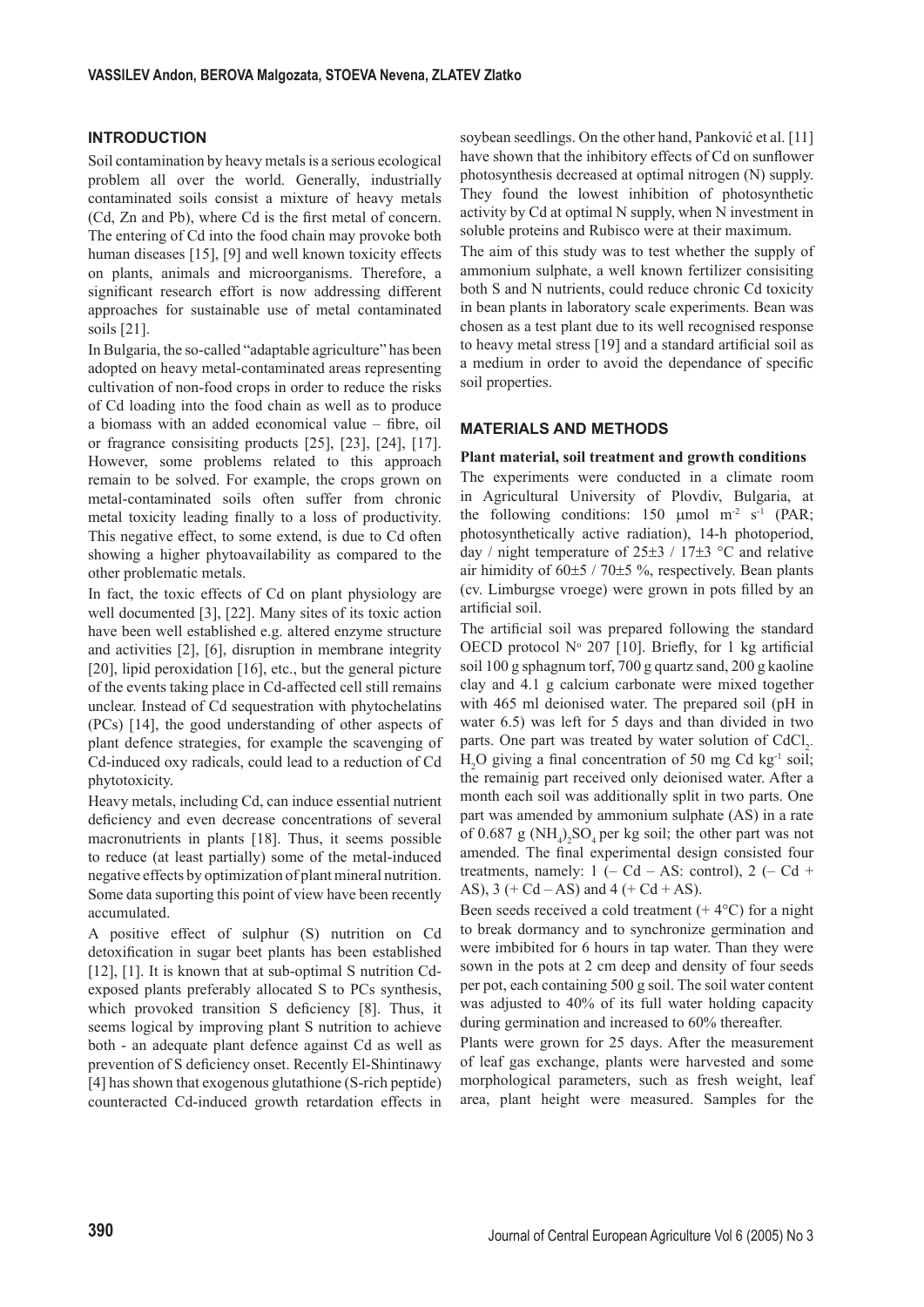determination of photosynthetic pigments, peroxidase activity and lipid peroxidation were taken from the first trifoliate leaves of the plants and immediatelly processed. The remaining biomass was dried at 65 °C for 48 hours and used for determination of Cd content plant organs. Samples of both roots and leaves were mineralised at 600 °C for 7 hours. The ash was dissolved in 20% HCl. Content of Cd was determined by inductively coupled plasma emission spectrometry.

#### **Guaiacol peroxidase (GPOD) determination**

Leaf samples of 1 g fresh weight were homogenized in 5 ml ice cold extraction buffer (0.1 M Tris-HCl, 1 mM EDTA, 1 mM DTT, pH 7.8) and 4% insoluble polyvinylpyrrolidone. The homogenate was squeezed through a nylon mesh and centrifuged for 10 minutes at 20000 g at 4°C. The supernatants were collected and used for spectrophotometrically measurement of GPOD activity as described by Lagriffoul et al. [6]. The enzyme activity was expressed as mU per g fresh weight, where one unit  $(U)$  equals the amount of substrate ( $\mu$ mol) transformed by the enzyme in one minute at 25°C.

## **Lipid peroxidation**

The lipid peroxidation in plant tissues was determined as 2-thiobarbituric acid (TBA) equivalents as described previously [5]. Plant material (0.5 g) was extracted in mortar with sand and 5 ml of 0.5 trichloric acid (TCA). After centrifugation at 20 000 g for 10 min at 20  $^{\circ}$ C, 1 ml of the supernatant was added to 4 ml of 0.5 % TBA made in 20 % TCA. This solution was boiled in a bath at 95 °C during 30 min and then quickly cooled in ice for 5 min. After centrifugation at 10 000 g for 10 min at 20 °C, the absorbance was measured with Specol 11 spectrophotometer at 532 nm. Correction of non-specific turbidity was made by subtracting the absorbance value taken at 600 nm. The level of lipid peroxidation was expressed as  $nM$   $g^{-1}$  FW formed using an extinction coefficient of 155 mM cm<sup>-1</sup>.

# **Leaf gas exchange and photosynthetic pigments measurements**

Leaf gas exchange (net photosynthetic rate - A, stomatal conductance -  $g_s$  and transpiration rate – E) was measured using the first true leaf by an LCA-4 (ADC, England) apparatus under the same conditions excepting the light intensity, which was set up to 400  $\mu$ mol m<sup>-2</sup> s<sup>-1</sup> PAR. Chlorophylls and total carotenoids contents were extracted in acetone, measured spectrophotometrically and calculated according to Lichtenthaler [7].

## **Statistical analysis**

Values obtained were expressed as mean  $\pm$  SE from 3-5 replicantions. The Student's t-test was used to evaluate the difference between control and other treatments.

# **RESULTS AND DISCUSSION**

The growth parameters (fresh weight, leaf area and plant height) of bean plants grown in absence of Cd were not significantly influenced by ammonium sulphate supply (Table 1). This could be explained by the good mineral status of the artificial soil, which was able to supply enough nutrients during the early growth of bean plants. Cd-exposed bean plants were distinguished by their inhibited growth and the presence of known toxicity symptoms, such as chlorosis, turning to yellowing of the first trifoliate leaves as well as some browning of the roots [22], [3]. The growth of these plants was signficantly inhibited by Cd. For example, the fresh biomass, leaf area and height of Cd-exposed, but nonamended plants (treatment 3) were diminished by 29, 20 and 43%, respectively, as compared with the control values. In addition, the growth parameters of both amended and non-amended Cd-exposed plants were quite similarsuggesting that the supply of ammonium sulphate did not protect the early plant growth from Cd toxicity. On the other hand, the toxicity symptoms on the trifoliate leaves were much stronger expressed in plants grown on the non-amended soil as compared with those receiving ammonium sulphate.

Obviously, Cd-exposed plans suffered from chronic toxicity and it seemed to be directly related to plant Cd uptake. While Cd concentrations in control plants were within the norm – less than 1 mg  $kg<sup>-1</sup> DW$  in both roots and leaves [22], they sharply increased in Cd-exposed plants being in the range  $180-200$  mg kg<sup>-1</sup> in the roots and  $22-30$  mg kg<sup>-1</sup> in the leaves. We did not find significant differences in Cd accumulation between the amended and non-amended by ammonium sulphate plants (data not shown). Our results are different from those of Puschenreiter et al. [13] who showed a small increase of Cd uptake by Thlaspi and Amaranthus species due to the soil acidification property of the ammonium sulfate.

The important observation in this study was the different expression of the toxicity symptoms on the first trifoliate leaves of Cd-exposed plants at soil treatments with and without ammonium sulphate. Good illustrations of this effect are the data concerning the photosynthetic pigments content presented in Table 2. The content of Chl. a, Chl. b and total carotenoids in Cd-exposed plants on the nonamended soil was strongly lowered by 67, 70 and 62%, respectively, as compared to the control values. In the same time, the plants at the amended treatment showed lower decrease in the pigments content, in average by 38%. The positive effect of ammonium sulphate on the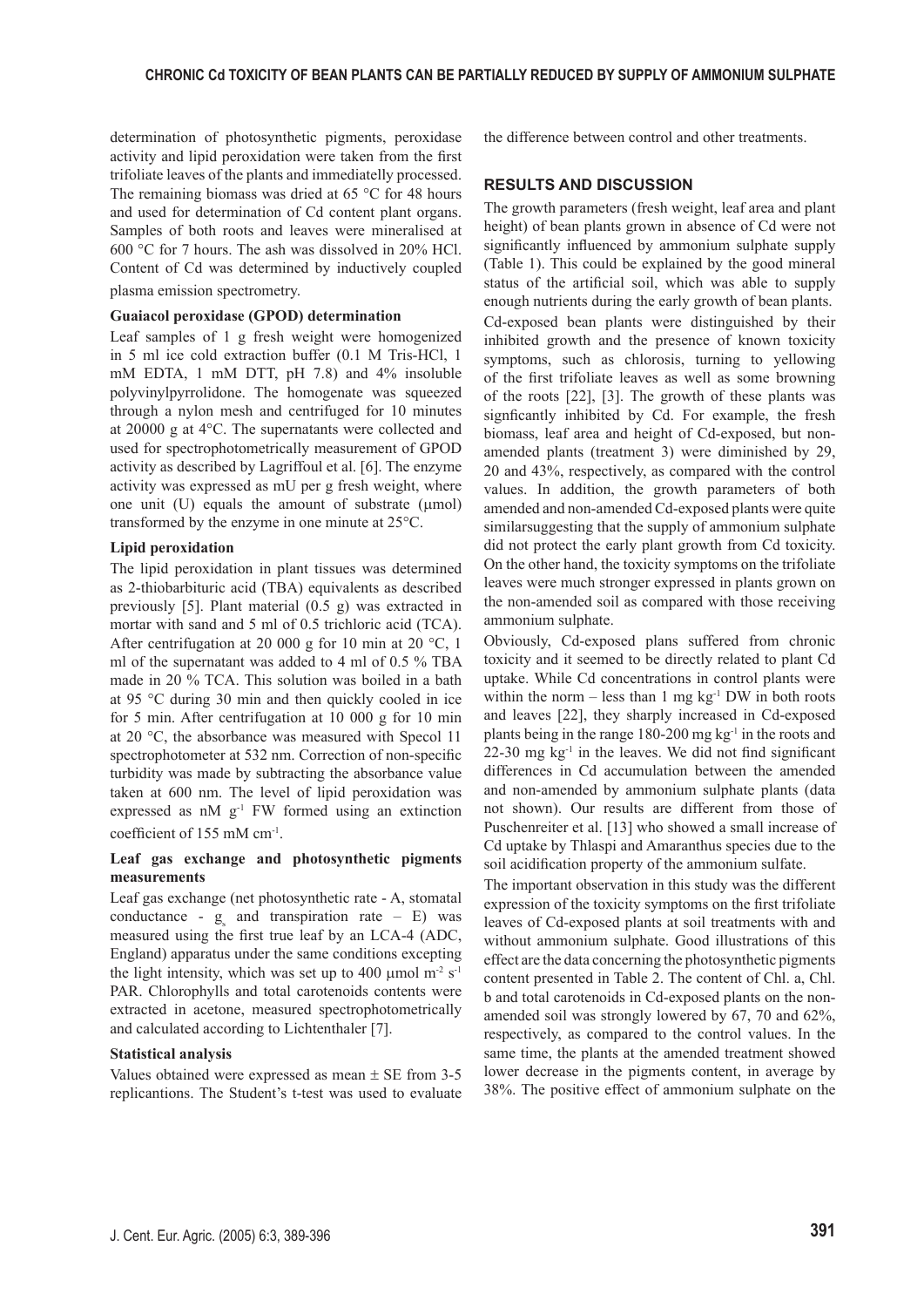Table 1. Fresh weigh (FW; g plant<sup>1</sup>), leaf area (LA;  $cm<sup>2</sup>$  plant<sup>1</sup>) and plant height (PH; cm) of bean plants, grown in with or without Cd contamination as well as ammonium sulphate supply.  $*$  - significantly different from the control value at  $p=0.05$  (n=4)

Таблица 1. Свежа надземна маса (FW; g plant '), листна площ (LA; cm<sup>2</sup> plant ') и височина (PH; cm) на фасулеви растения, отглеждани в отсъствие или присъствие на Cd и при торене или без торене с амониев сулфат. \* статистически различни от контролната стойност при p=0.05 (n=4)

| <b>Treatments</b>                       | <b>FW</b>        | LA               | <b>PH</b>      |
|-----------------------------------------|------------------|------------------|----------------|
| $1. - Cd - ammonium sulphate (control)$ | $2.95 \pm 0.25$  | $114.5 \pm 6.0$  | $14.5 \pm 1.5$ |
| $2. - Cd +$ ammonium sulphate           | $2.89 \pm 0.17$  | $112.2 \pm 8.1$  | $14.2 \pm 0.8$ |
| $3. + Cd -$ ammonium sulphate           | $2.09 \pm 0.31*$ | $91.8 \pm 5.6^*$ | $8.4 \pm 1.1$  |
| $4. + Cd +$ ammonium sulphate           | $2.14 \pm 0.12*$ | $94.5 \pm 6.0^*$ | $8.5 \pm 1.3$  |

Table 2. Chlorophylls a and b and total carotenoids content (all in mg  $g^{-1}$  fresh weight) in the first trifoliate leaf of bean plants, grown in with or without Cd contamination as well as ammonium sulphate supply.  $*$  - significantly different from the control value at  $p=0.05$  (n=3)

Таблица 2. Съдържание на хлорофил a и b и общи каротеноиди (всички в mg g-1 свежа маса) в първия сложен лист на фасулеви растения, отглеждани в отсъствие или присъствие на Cd и при торене или без торене с амониев сулфат. \* - статистически различни от контролната стойност при  $p=0.05$  (n=3)

| <b>Treatments</b>                       | Chl. $a$         | Chl, b           | Carotenoids      |
|-----------------------------------------|------------------|------------------|------------------|
| $1. - Cd - ammonium sulphate (control)$ | $1.42 \pm 0.10$  | $0.86 \pm 0.10$  | $1.56 \pm 0.11$  |
| $2. - Cd +$ ammonium sulphate           | $2.10 \pm 0.19*$ | $1.01 \pm 0.05*$ | $2.22 \pm 0.08*$ |
| $3. + Cd - ammonium sulphate$           | $0.47 \pm 0.05*$ | $0.26 \pm 0.05*$ | $0.60 \pm 0.05*$ |
| $4. + Cd +$ ammonium sulphate           | $0.88 \pm 0.07*$ | $0.53 \pm 0.08*$ | $0.97 \pm 0.11*$ |

photosynthetic pigments content in Cd-exposed plants may be partly explained by the importance of N for chlorophyll biosynthesis as the positive effect of this amendment was also expressed on non Cd-exposed plants (Treatment 2).

Cd may decrease photosynthetic pigments content by inhibition of their biosynthesis as well as oxidative damages [22]. In fact, Cd has a low redox potential and therefore it cannot participate in biological redox reactions, but there exists some evidence that it could perform oxidative related disturbances, including lipid peroxidation [16]. The results, presented in Figure 1, support this standpoint. Both guaiacol peroxidase (GPOD) activity and content of MDA equivalents in the leaves of Cd-exposed plants significantly increased, which in accordance with many authors [3], [4], [6] suggests oxidative damages. GPOD activity and lipid peroxidation were enhanced by 140 and 45%, respectively, as compared with the control values, whereas the respective values in the plants receiving ammonium sulphate were much less - 55 and 24%.

The negative impact of Cd on cell redox status is known and explained by the high affinity of Cd ions to SH-groups of proteins, which may affect their functional properties [20]. When plant cells are not able to maintain low free Cd ions in the cytosol through efficient detoxifying mechanisms, this may lead to a depletion of the cell defence network and as a consequence to oxidative damages to important molecules, including lipids [22]. Obviously, the plants grown on soil amended by ammonium sulphate had a higher capacity to withstand Cd. Having in mind the importance of sulphur nutrition for the cell defence network against Cd through PCs inactivation [8], [14] as well as the role of glutathione for the cell redox status [16], we considered that the ameliorating effect was partly due to improved plant sulphur status allowing better operation of different defence mechanisms.

In the Table 3 data are presented about leaf gas exchange in the first trifoliate leaves of bean plants at different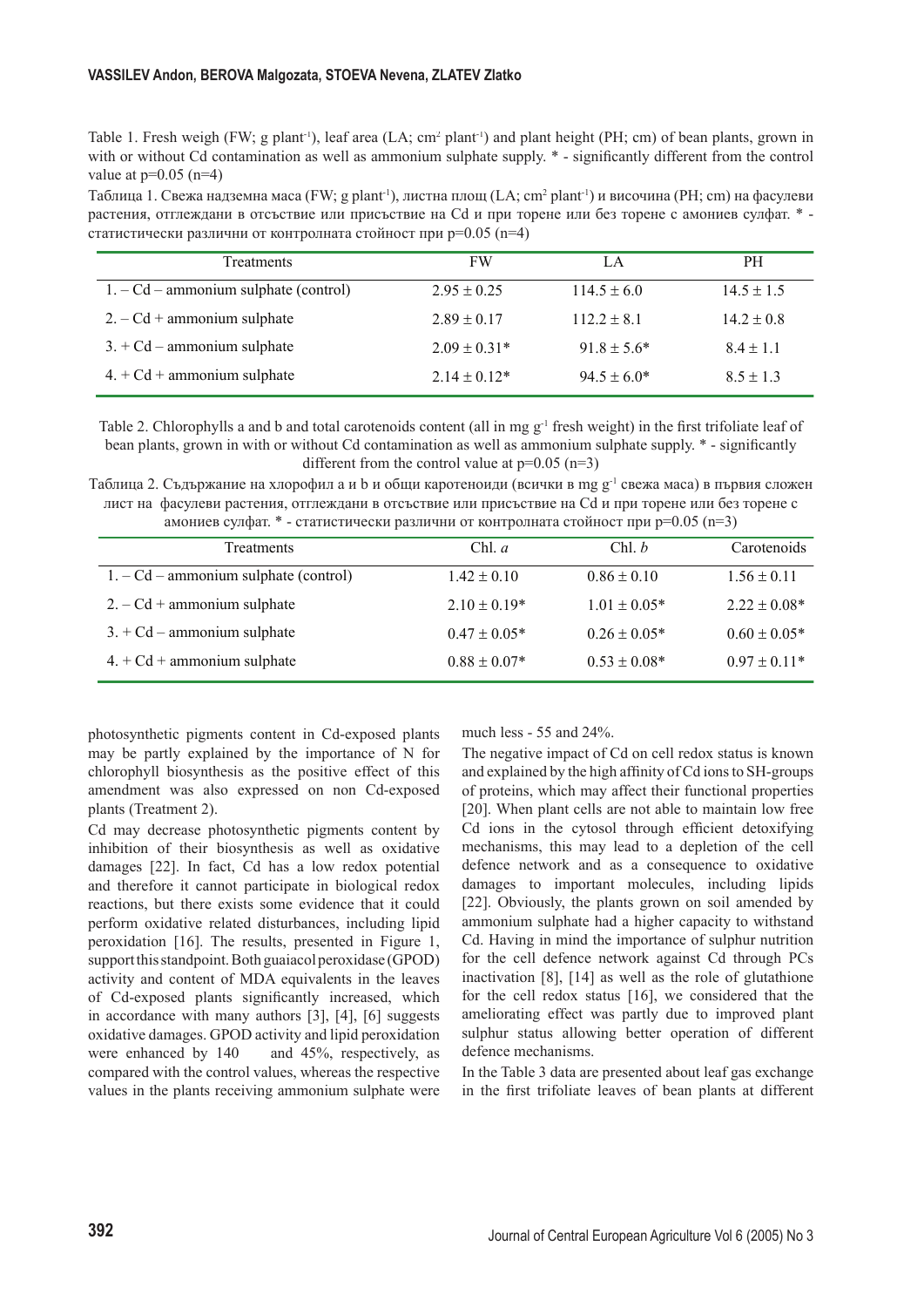Table 3. Leaf gas exchange in the first trifoliate leaves of bean plants, grown in with or without Cd contamination as well as ammonium sulphate supply. Photosynthetic rate (A;  $\mu$ mol m<sup>-2</sup> s<sup>-1</sup>), transpiration rate (E; mmol m<sup>-2</sup> s<sup>-1</sup>), stomatal conductance (gs; mol m<sup>-2</sup> s<sup>-1</sup>). \* - significantly different from the control value at p=0.05 (n=5)

Таблица 3. Листен газов обмен в в първия сложен лист на фасулеви растения, отглеждани в отсъствие или присъствие на Cd и при торене или без торене с амониев сулфат. Скорост на фотосинтезата, (A; µmol m<sup>-2</sup>  $s^{-1}$ ), скорост на транспирацията (E; mmol m<sup>-2</sup> s<sup>-1</sup>), устична проводимост (gs; mol m<sup>-2</sup> s<sup>-1</sup>). \* - статистически различни от контролната стойност при p=0.05 (p=5)

| $\mu$ , $\mu$ , $\mu$ , $\mu$ , $\sigma$ , $\mu$ , $\sigma$ , $\sigma$ , $\mu$ , $\sigma$ , $\sigma$ , $\mu$ , $\sigma$ , $\sigma$ , $\sigma$ , $\sigma$ , $\sigma$ , $\sigma$ , $\sigma$ , $\sigma$ , $\sigma$ , $\sigma$ , $\sigma$ , $\sigma$ , $\sigma$ , $\sigma$ , $\sigma$ , $\sigma$ , $\sigma$ , $\sigma$ , $\sigma$ , $\sigma$ , $\sigma$ , $\sigma$ , $\sigma$ , $\sigma$ , $\sigma$ , |                   |                  |                  |  |
|---------------------------------------------------------------------------------------------------------------------------------------------------------------------------------------------------------------------------------------------------------------------------------------------------------------------------------------------------------------------------------------------------|-------------------|------------------|------------------|--|
| Treatments                                                                                                                                                                                                                                                                                                                                                                                        | A                 | E                | gs               |  |
| $1. - Cd - ammonium sulphate (control)$                                                                                                                                                                                                                                                                                                                                                           | $20.41 \pm 2.1$   | $0.62 \pm 0.08$  | $0.18 \pm 0.02$  |  |
| $2. - Cd +$ ammonium sulphate                                                                                                                                                                                                                                                                                                                                                                     | $21.43 \pm 1.8$   | $0.83 \pm 0.04*$ | $0.28 \pm 0.03*$ |  |
| $3. + Cd - ammonium sulphate$                                                                                                                                                                                                                                                                                                                                                                     | $8.33 \pm 1.1*$   | $0.61 \pm 0.05$  | $0.17 \pm 0.02$  |  |
| $4. + Cd +$ ammonium sulphate                                                                                                                                                                                                                                                                                                                                                                     | $10.25 \pm 0.8^*$ | $0.66 \pm 0.07$  | $0.20 \pm 0.03$  |  |



Figure 1. Changes in guaiacol peroxidase GPOD activity (mU  $g^{-1}$  FW) and lipid peroxidation (nmol MDA equivalents g<sup>-1</sup> FW) in the first trifoliate leaves of bean plants grown in absence or presence of Cd and with or without ammonium sulphate (AS) supply. \* Significantly different from the control value at  $p=0.05$  (n=3). SE values in LP values are smaller than the symbol.

Фигура 1. Промени в гваякол пероксидазната активност (mU g<sup>-1</sup> FW) и липидната пероксидация (nmol MDA equivalents g-1 FW) в първите сложни листа на фасулеви растения, отглеждани при отсъствие и присъствие на Cd и при торене и без торене с амониев сулфат (AS). \* Статистически различни от контролната стойност при p=0.05 (n=3). Стойностите на SE в липидната пероксадация са по-малки от символа.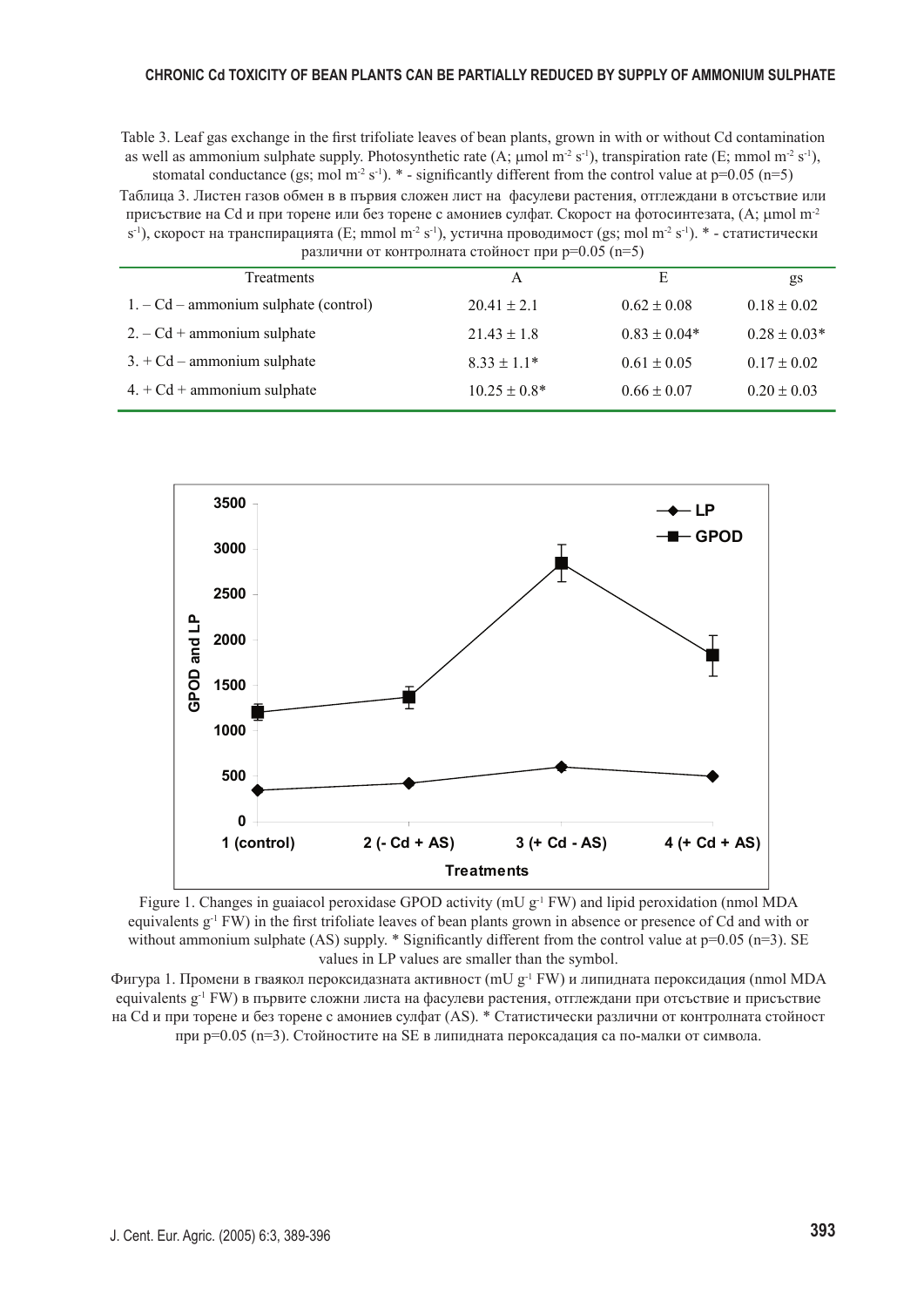treatments. Cd-exposed plants showed an about 2 times lower photosynthetic rate than the control plants. Generally, many factors at different structural-functional levels may disturb the photosynthetic process in Cdexposed plants [22]. However, in this specific case the negative Cd effect was mostly probably due to the lower photosynthetic pigments content, as both stomatal conductance and transpiration rate were not significantly affected by Cd. Again, the effect was less expressed in Cd-exposed plants receiving ammonium sulphate.

# **Conclusions**

The results obtained at these lab-scale experiments showed that chronic Cd phytotoxicity might be partially reduced by the supply of ammonium sulphate. The amendment did not influence plant Cd uptake and early growth inhibition of Cd-exposed bean plants but improved the physiological status of the growing leaves. The plants receiving ammonium sulphate showed better preservation of both photosynthetic pigments content and photosynthetic rate than non-amended ones. They suffered less from Cd-induced stress as indicated by both peroxidase activity and lipid peroxidation. However, the observed positive effect of the ammonium sulphate against Cd phytotoxicity needs to be confirmed in field conditions.

## **ACKOWLEDGEMENTS**

The support from NATO Cooperative Science and Technology Sub-Programme in the frame of the project N° LST.CLG.979457 is acknowledged.

# **REFERENCES**

[1] Chen Y., Huerta A., Effects of sulfur nutrition on photosynthesis in Cd-treated barley seedlings, J. Plant Nutr. (1997) 20: 845-855.

[2] Clijsters H., Van Assche F., Effects of metals on enzyme activity in plants, Plant, Cell and Environ. (1990) 13: 195-206.

[3] Das P., Samantaray S., Rout G. R., Studies on cadmium toxicity in plants: a review, Environ. Poll. (1997) 98: (1) 29-36.

[4] El-Shintinawy F., Glutathione counteracts the inhibitory effect induced by cadmium on photosynthetic process in soybean, Photosynthetica (1999) 36: (1-2) 171-179.

[5] Heath R., Packer L., Photoperoxidation in isolated chloroplasts. I. Kinetics and stoichiometry of fatty acid peroxidation, Arch. Biochem. Biophys. (1968) 125: 189- 190.

[6] Lagriffoul A., Mocquot B., Mench M., Vangronsveld J., Cadmium toxicity effects on growth, mineral and chlorophyll contents, and activities of stress related enzymes in young maize plants (Zea mays L.), Plant Soil (1998) 200: 241-250.

[7] Lichtenthaler H., Chlorophylls and carotenoids: pigments of photosynthetic biomembranes, Methods of Enzymology (1987) 148: 350-382.

[8] McMahon P. J., Anderson J. W., Preferential allocation of sulphur into γ-glutamilcystenyl peptides in wheat plants grown at low sulphur in the presence of cadmium, Physiol. Plant., 1998. 104, 440-448.

[9] Nogawa K., Honda R., Kido T., Tsuritani I., Yamada Y., Limits to protect people eating cadmium in rice, based on epidemiological studies, Trace Substances and Environment Health (1987) 21: 431-439.

[10] OECD  $N^{\circ}$  207, Guideline for testing chemicals. Earthworm, acute toxicity tests, Organisation for Economic Cooperation and Development, Paris (1984)

[11] Panković D., Plesničar M., Arsenijević-Maksimović I., Petrović N., Sakač Z., Kastori R., Effects of nitrogen nutrition on photosynthesis in Cd-treated sunflower plants, Annals of Botany (2000) 86: 841-847.

[12] Popovic M., Kevresan S., Kandrac J., Nicolic J., Petrovic N., Kastori R., The role of sulphur in detoxification of cadmium in young sugar beet plants, Biol. Plant. (1996) 38: 281-287.

[13] Puschenreiter M., Stoger G., Lombi E., Horak O., Wenzel W., Phytoextraction of heavy metal contaminated soils with Thlaspi goesingense and Amaranthus hybridus: Rhizosphere manipulation using EDTA and ammonium sulfate, J. Plant Nutr. Soil Sci. (2001) 164: 615-621.

[14] Rauser W., Phytochelatins. Ann. Rev. Biochem. (1990) 59: 61-86.

[15] Ryan J., Pahren H., Lucas J., Controlling cadmium in the human food chain. A review and rationale based on health effects. Environm. Res. (1982) 27: 251-302.

[16] Sandalio L.M., Dalurzo H.C., Gomez M., Romero-Puertas M.C., del Rio L.A., Cadmium-induced changes in the growth and oxidative metabolism of pea plants. J. Exp. Bot. (2001) 52: 2115-2126.

[17] Schwitzguébel J-P., van der Lelie D., Baker A.J.M., Glass D., Vangronsveld J. Phytoremediation: European and American Trends. Successes, obstacles and needs. J.Soils and Sedim. (2002) 1: 1-9.

[18] Siedleska A., Some aspects of interactions between heavy metals and plant mineral nutrients, Acta